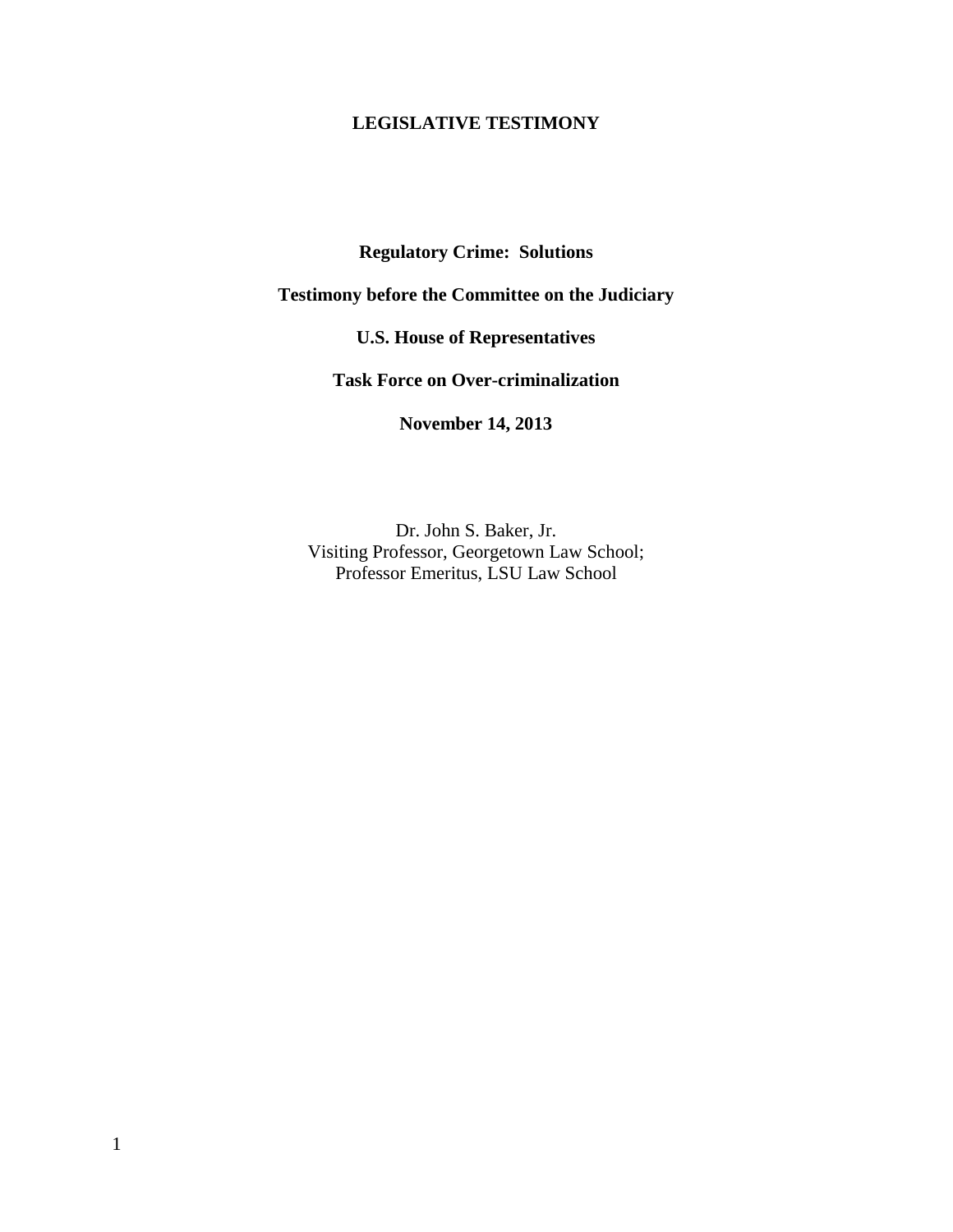Mr. Chairman, Mr. Ranking Member, and other Members of Congress:

Thank you for inviting me to return to testify before the Task Force. When I appeared before you on July 19<sup>th</sup>, we discussed the fundamental principle of *mens rea*. This hearing today addressing possible ways to correct the danger of convicting innocent persons due to the absence, or the inadequacy, of a *mens rea*, especially in regulatory offenses, naturally follows from your earlier hearings. Again, I applaud the House Judiciary Committee for creating the Task Force to study these issues.

My name is John Baker. I am a Visiting Professor at Georgetown Law School; a Visiting Fellow at Oriel College, University of Oxford; and Emeritus Professor at LSU Law School. In the past, I have been a consultant to the U.S. Senate Judiciary Committee Subcommittee on Separation of Powers, and to the U.S. Department of Justice. Prior to teaching, I prosecuted criminal cases in New Orleans and have since been involved in the defense of a few federal criminal cases. I have written extensively on state and federal criminal law,  $\frac{1}{1}$  including a criminal law casebook.<sup>2</sup> I was a member of the ABA Task Force that issued the report "The Federalization of Crime" (1998).

## POSSIBLE REMEDIES FOR THE NOTICE AND MENS REA PROBLEMS IN FEDERAL CRIMES AND REGULATORY OFFENSES

The tremendous number of federal crimes<sup>3</sup> and the astronomical and unknown number of federal regulatory offenses<sup>4</sup> makes remedying the notice and *mens rea* problems extremely challenging. Obviously, it is not possible to amend all the statutes so that they provide clear definitions of criminal conduct as well as an adequate *mens rea*. Rather, as mentioned in my previous testimony, protecting the principle of *mens rea* in federal criminal law could be accomplished through an interpretive rule that, like *Morissette v. United States*, 5 reads in a *mens rea* where one is not literally provided in the statutory language. Such a rule could be similar to

 $\overline{a}$ 

<sup>1</sup> *See, e.g.*, John S. Baker, Jr., *Mens Rea and State Crimes: 50 Years Post-Promulgation of the Model Penal Code*, 92 CRIM. L. REP. (BNA) 248 (Nov. 28, 2012); *see also* John S. Baker, Jr., Revisiting the Explosive Growth of Federal Crimes, The Heritage Foundation, Legal Memorandum No. 26 (2008), http://s3.amazonaws.com/thf\_media/2008/pdf/lm26.pdf.

<sup>&</sup>lt;sup>2</sup> John S. Baker, Jr., Daniel H. Benson, Robert Force, B.J. George, Jr., HALL'S CRIMINAL LAW: CASES AND MATERIALS (5th ed. 1993).

<sup>3</sup> *See generally* AM. BAR ASS'N TASK FORCE ON FEDERALIZATION OF CRIMINAL LAW, THE FEDERALIZATION OF CRIME (1998) (discussing the remarkable growth of federal criminal law since 1970).

<sup>&</sup>lt;sup>4</sup> See John C. Coffee Jr., *Does "Unlawful" Mean "Criminal"? Reflections on the Disappearing Tort/Crime Distinction in American Law*, 71 B.U. L. Rev. 193, 216 (1991) (estimating, as of 1991, over 300,000 regulatory offenses capable of being the basis of criminal prosecution).

<sup>5</sup> *See* 342 U.S. 246. 250-52 (1951).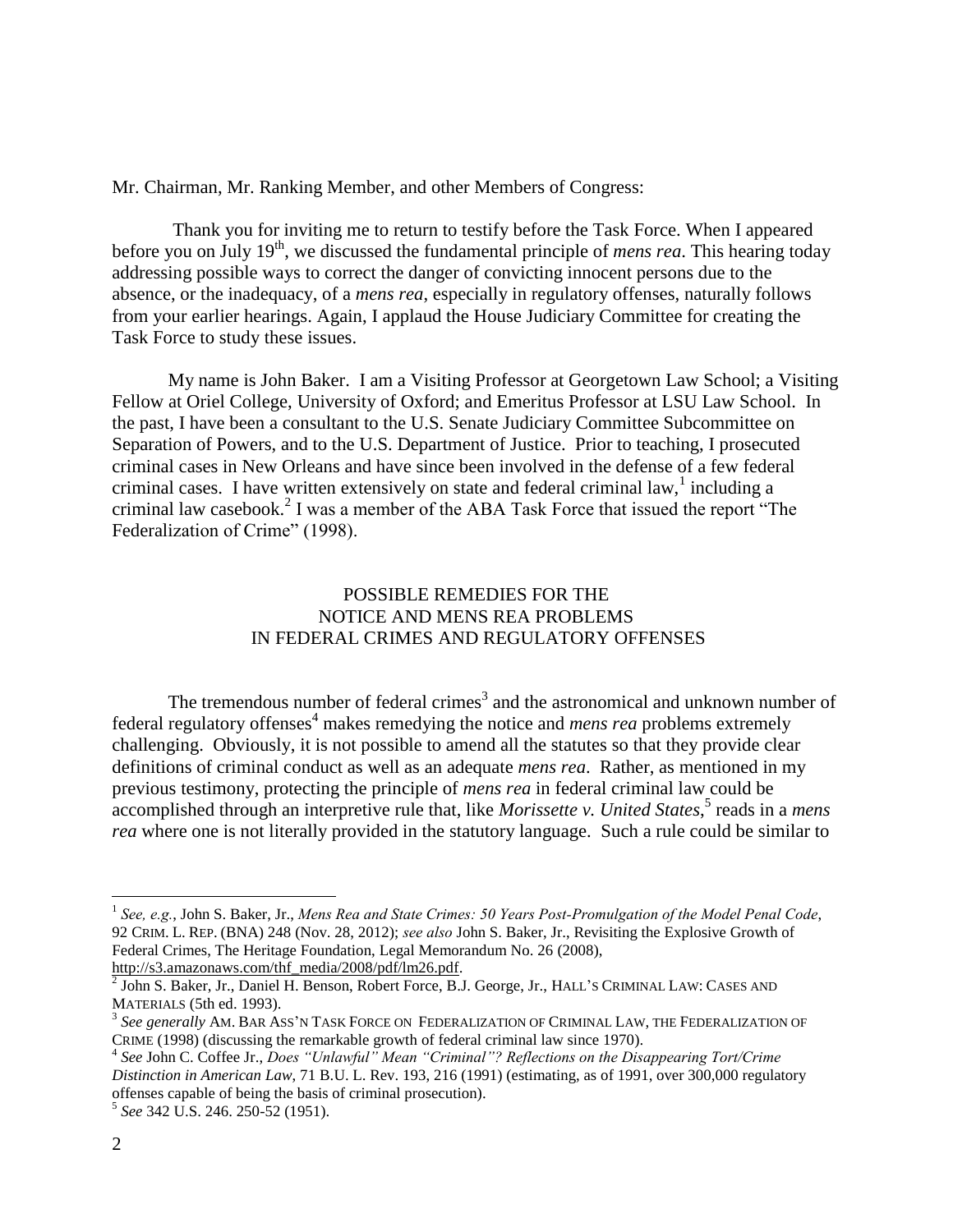the approach suggested by the Model Penal Code. $<sup>6</sup>$  One or more proposals have suggested</sup> taking an analogous approach to federal criminal law.<sup>7</sup> Given the differences terminology, the exact default language of the MPC would not work well in federal criminal law.<sup>8</sup>

Rules of construction, like the one suggested, aid operationally in protecting the principle of *mens rea*. Another rule of construction, mentioned in my previous testimony, is that of "strict construction," usually referred to in federal court opinions – I think inaccurately – as "the rule of lenity." As the Supreme Court noted in 2008, the judicial rule of lenity exists because "no citizen should be held accountable [to] a statute whose commands are uncertain, or subjected to punishment that is not clearly proscribed."<sup>9</sup> Courts may prefer to speak of "the rule of lenity" because it makes the rule appear to have only criminal law significance. As such, federal judges tend to view it as a judge-made rule that they can expand or contract. The "rule of strict construction," however, has an important separation of powers significance. As Chief Justice Marshall wrote the rule of "strict construction" of penal laws is not only rule favoring a criminal defendant, but one limiting the courts: "[the principle] is founded on the tenderness of the law for the rights of individuals; and on the plain principle that the power of punishment is vested in the legislature, not in the judicial department.<sup>510</sup> Congress not only has the power, but also the obligation, to define criminal laws. Having done an inadequate job with so many criminal statutes, Congress could and should at least give clear guidance to the federal courts through a rule of construction that broad and ambiguous criminal statutes should be strictly construed.

In addition to these two possible solutions that were mentioned in my previous testimony, I will add three additional possibilities. As emphasized in my previous and current testimony, the fundamental criminal law (as opposed to federalism) issue with federal crimes is definitional.

 6 The Model Penal Code's (MPC) default provision desired to ensure a culpability element in all crimes. *See* Model Penal Code § 2.02(4) (1962) (directing courts to apply general *mens rea* terms in a criminal offense to each element of the offense – striving for a "default" *mens rea* term in each statute). Many states adopting parts of the MPC did not include its default-*mens rea* provision. In part, this failure may have been due to the MPC's decision to codify particular mental states (purposely, knowingly, recklessly, and negligently) without mentioning the traditional, normative basis of *mens rea*. That is, state legislators may have viewed the default provisions as optional, rather than fundamental– as the drafters intended. The net effect was to caveat the impact the MPC had on preserving the foundations for *mens rea*, making it easier for legislatures to rationalize an offense without it. *See* John S. Baker, Jr., *Mens Rea and State Crimes: 50 Years Post-Promulgation of the Model Penal Code*, 92 CRIM. L. REP. (BNA) 248 (Nov. 28, 2012).

<sup>&</sup>lt;sup>7</sup> See, e.g., Brian W. Walsh and Tiffany M. Joslyn, Without Intent: How Congress is Eroding the Criminal Intent Requirement in Federal Law, The Heritage Foundation and the National Association of Criminal Defense Lawyers 27 (2010), http://www.nacdl.org/WorkArea/linkit.aspx?LinkIdentifier=id&ItemID=17613. The report identifies the following recommended initiatives:

Enact default rules of interpretation to ensure that *Mens Rea* requirements are adequate to protect against unjust conviction; Codify the common-law rule of lenity, which grants defendants the benefit of the doubt when Congress fails to legislate clearly; Require judiciary committee oversight of every bill that includes criminal

offenses or penalties;

Provide detailed written justification for and analysis of all new federal criminalization; and

Draft every federal criminal offense with clarity and precision.

<sup>8</sup> *See supra* note 6.

<sup>&</sup>lt;sup>9</sup> United States v. Santos, 533 U.S. 507, 514 (2008).

 $10$  United States v. Wiltberger, 18 U.S. 5 Wheat 76, 95 (1820).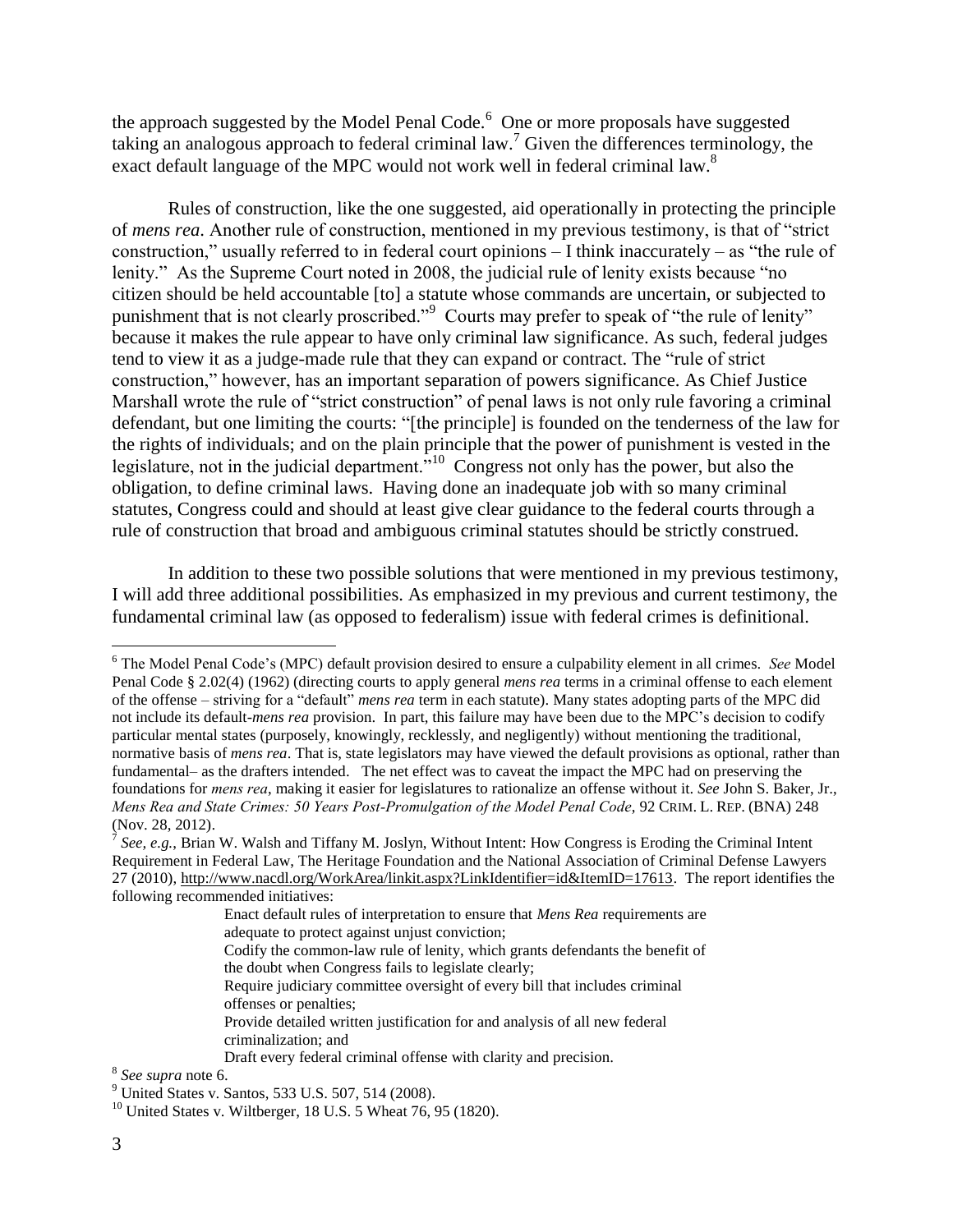That is to say, so many federal crimes fail to define the prohibited conduct in language ensuring that persons have clear notice of what is prohibited and that they cannot be convicted without a *mens rea*. Therefore, the Task Force might wish to consider: (1) Adding a definition of "crime" in the General Provisions of Title 18; (2) Preventing the Executive Branch for defining regulatory crimes; and (3) allowing interlocutory appeals of expansive court interpretations of federal crimes.

## **I. Definitions to Distinguish "Crime" from Non-Criminal Offenses on the Basis of a** *Mens Rea* **and Punishment.**

Chapter 1, Part I, of Title 18, entitled "General Provisions," contains some definitions, but does not define "crime," "felony," or "misdemeanor." The closest it comes to these terms are its definitions of "crime of violence," Section 16, and "petty offense," Section 19. The necessity of certain basic definitions is reflected by the fact that the Sentencing Commission has adopted its own definitions of felony and misdemeanor.<sup>11</sup> The Commission's definitions cover state and local, as well as federal, law because the purpose of the definitional distinctions is to determine sentencing ranges based on a convicted person's criminal history.<sup>12</sup>

Congress's failure to enact adequate definitions is the source of much of the confusion with which this Task Force is attempting to grapple. As reflected in Title 18's definition of "petty offense," federal statutory law blurs the distinction between criminal and non-criminal, illegal conduct.<sup>13</sup> That is to say, the definition of petty offense includes certain classes of misdemeanors as well as "infractions." In the language of the criminal law, however, a misdemeanor is a crime but an infraction is not a crime.<sup>14</sup> The Sentencing Commission has implicitly recognized this problem by counting, for purposes of criminal histories, certain misdemeanors but not infractions.<sup>15</sup> Minor traffic violations such as running a stop sign (when it does not amount to reckless driving) are "illegal;" such "infractions" have been labeled "petty offenses," but they are not "crimes." My previous testimony discusses the issue at length.<sup>16</sup>

<sup>15</sup> As Part II. B. 4 explains:

Certain misdemeanors — careless or reckless driving, gambling, driving without a license, disorderly conduct, prostitution, resisting arrest, trespassing — are counted only if they resulted in a prison sentence of at least thirty days or more than one year of probation, or they are similar to the instant offense. Other petty offenses — fish and game violations, juvenile status offenses, hitchhiking, loitering, minor traffic infractions, public intoxication, vagrancy — are never counted. Convictions for driving while intoxicated and other similar offenses are always counted.

 $\overline{a}$ <sup>11</sup> U.S. Sentencing Comm'n Office of Gen. Counsel, Criminal History Primer April 2013, Parts II. B. 3-4.

 $12$  *Id.* 

<sup>13</sup> 18 U.S.C. § 19.

 $14$  Many state statutes and cases – where the bulk of criminal prosecution occurs – explicitly denote the distinction. See, e.g., Mo. Rev. Stat. §§ 569.140, 569.150 (noting that an infraction is not criminal, but can provide the basis for probable cause); <u>see also</u> Haw. Rev. Stat. § 291-58 (classifying the failure to provide parking for disabled persons as cause for "a civil action," not a criminal prosecution).

*See supra* note 11 at Part II. B. 4 (internal citations ommitted).

<sup>&</sup>lt;sup>16</sup> See Mens Rea: The Need for a Meaningful Intent Requirement in Federal Criminal Law: Hearing Before the Over-Criminalization Task Force of the H. Comm. on the Judiciary, July 19, 2013,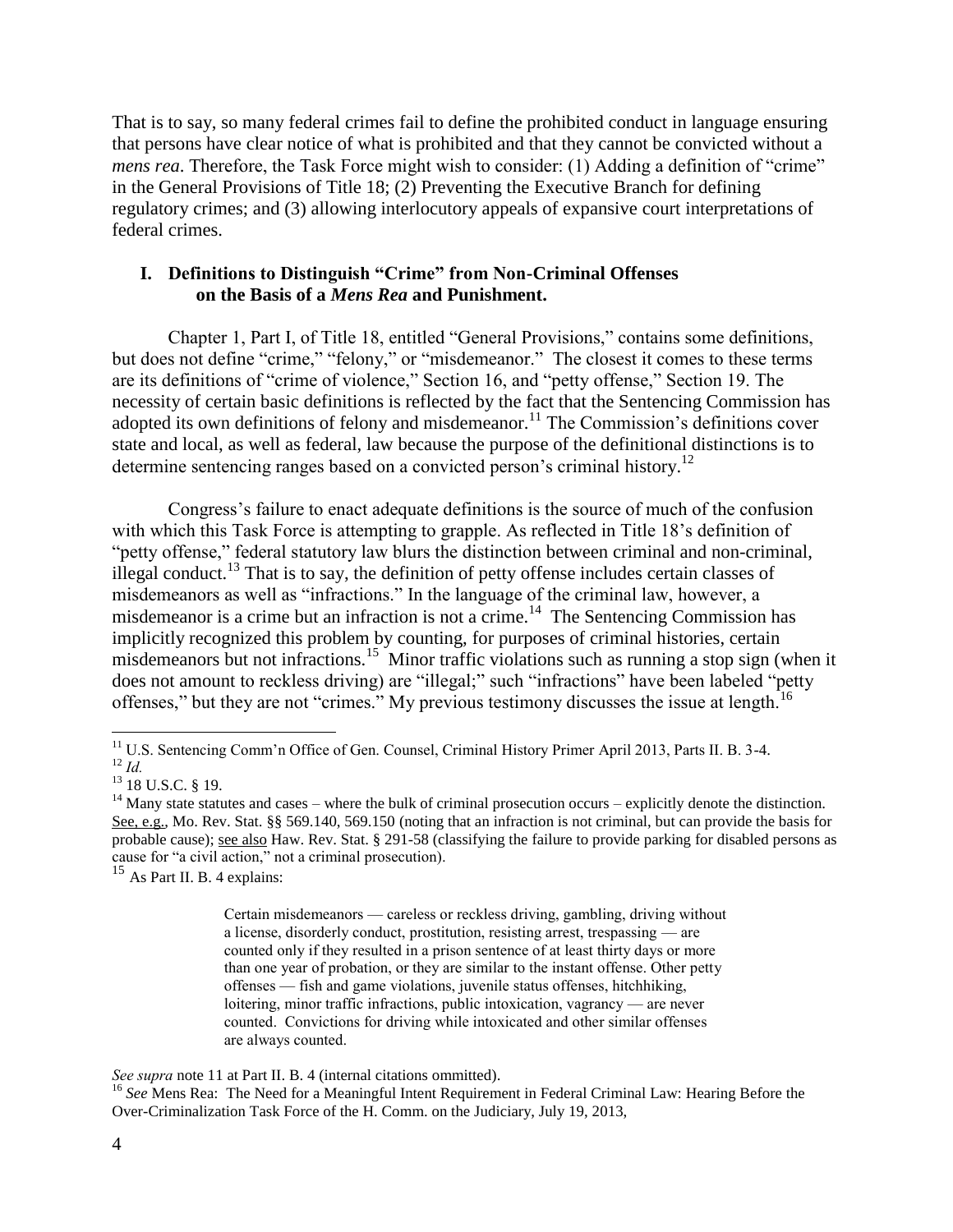The Task Force may wish to consider first defining the term "crime," and doing so in a way that clearly distinguishes felonies, misdemeanors, and non-criminal offenses, which could labeled as "infractions," or "violations." The definition of "crime," I submit, should include the requirement of a *mens rea*. Such a definition would be coordinated with the proposal, discussed above and in my previous testimony, for a default *mens rea*. 17

Some offenses have been drafted in such a way that the government can choose to proceed civilly and/or criminally, such as retaliation against whistleblowers prohibited by the Sarbanes-Oxley Act.<sup>18</sup> Without redrafting such legislation, the definition of crime applicable to all statutes could specify that no imprisonment could be imposed unless a *mens rea* is actually proved.

#### **II. Criminal Penalties and Regulations**

For reasons discussed in my previous testimony, regulatory offenses – often strict liability offenses -- are not actually crimes and, I submit, should not be so treated.<sup>19</sup> Nevertheless, the Department of Justice takes the position that it is perfectly legitimate to prosecute as "strict liability" offenses.<sup>20</sup> In fact, however, the Supreme Court's treatment of strict liability offenses has been more guarded. It has refused to declare them unconstitutional, but in doing so has said they do not violate due process if certain conditions exist.<sup>21</sup> In fact, prosecutions by the Justice Department are not limited to those conditions.<sup>22</sup>

http://docs.house.gov/Committee/Calendar/ByEvent.aspx?EventID=101161 at 5 (statement of John S. Baker, Ph.D.) ("For *malum prohibitum* crimes and petty offenses, *mens rea* requirements are needed in order to protect individuals who have accidentally or unknowingly violated the law" as such conduct is not wrong in itself).

 $\overline{a}$ 

<sup>20</sup> A telling example in white-collar crime is the "Park Doctrine," also known as the "Responsible Corporate Officer Doctrine." The doctrine, rooted in United States v. Park, 421 U.S. 658 (1975), allows certain corporate officers to be criminally liable for conduct that occurred "on their watch," irrespective of their lack of knowledge – turning the Food, Drug, and Cosmetic Act into a strict liability offense. Despite the limiting constructions imposed upon the Park Doctrine by certain federal appellate courts, the FDA announced in a letter to U.S. Senator Charles Grassley in March 2010 that it would work with the Justice Department to "increase the appropriate use of misdemeanor prosecutions . . . to hold responsible corporate officers accountable." Letter from Margaret Hamburg, Commissioner of Food and Drugs, to Sen. Charles E. Grassley, Ranking Member, Senate Committee on Finance (Mar. 4, 2010), *available at* [http://www.grassley.senate.gov/about/upload/FDA-3-4-10-Hamburg-letter-to-Grassley](http://www.grassley.senate.gov/about/upload/FDA-3-4-10-Hamburg-letter-to-Grassley-re-GAO-report-on-OCI.pdf)[re-GAO-report-on-OCI.pdf](http://www.grassley.senate.gov/about/upload/FDA-3-4-10-Hamburg-letter-to-Grassley-re-GAO-report-on-OCI.pdf) (last visited Nov. 12, 2013). Assistant Attorney General Tony West buttressed the increased interest in prosecuting via the Park Doctrine in a November 2011 speech at the Annual Pharmaceutical Regulatory and Compliance Conference. He stated that "demanding accountability means we will consider prosecutions against individuals, including misdemeanor prosecutions under the Park Doctrine, which provides . . . strict[] liab[ility] for criminal violations of the Food, Drug, and Cosmetic Act." Tony West, Assistant Attorney General, Address at the 12th Annual Pharmaceutical Regulatory and Compliance Congress (November 2, 2011), *available at* [www.justice.gov/iso/opa/civil/speeches/2011/civ-speech-111102.html](http://www.justice.gov/iso/opa/civil/speeches/2011/civ-speech-111102.html) (last visited Nov. 12, 2013). <sup>21</sup> *See* United States v. U.S. Gypsum Co., 438 U.S. 422, 438 (1978) ("While strict-liability offenses are not unknown to the criminal law and do not invariably offend constitutional requirements, . . . the limited circumstances in which

<sup>17</sup> *See id.* at 10-12.

<sup>18</sup> *See* Sarbanes-Oxley Act of 2002 806(c)(1), 18 U.S.C. 1514A(c)(1); Sarbanes-Oxley Act of 2002 1107, 18 U.S.C. 1513(e).

<sup>19</sup> This critique of strict liability offenses is hardly novel. *See, e.g.*, Laurie L. Levenson, *Strict Liability Offenses: Are They Real Crimes?*, 25 CRIM. JUST. 13, 13 (2010) (finding strict liability crimes to not be crimes at all, "having no moral or rational justification.") (citing Henry M. Hart, Jr., *The Aims of the Criminal Law*, 23 LAW & CONTEMP. PROBS. 401 (1958)).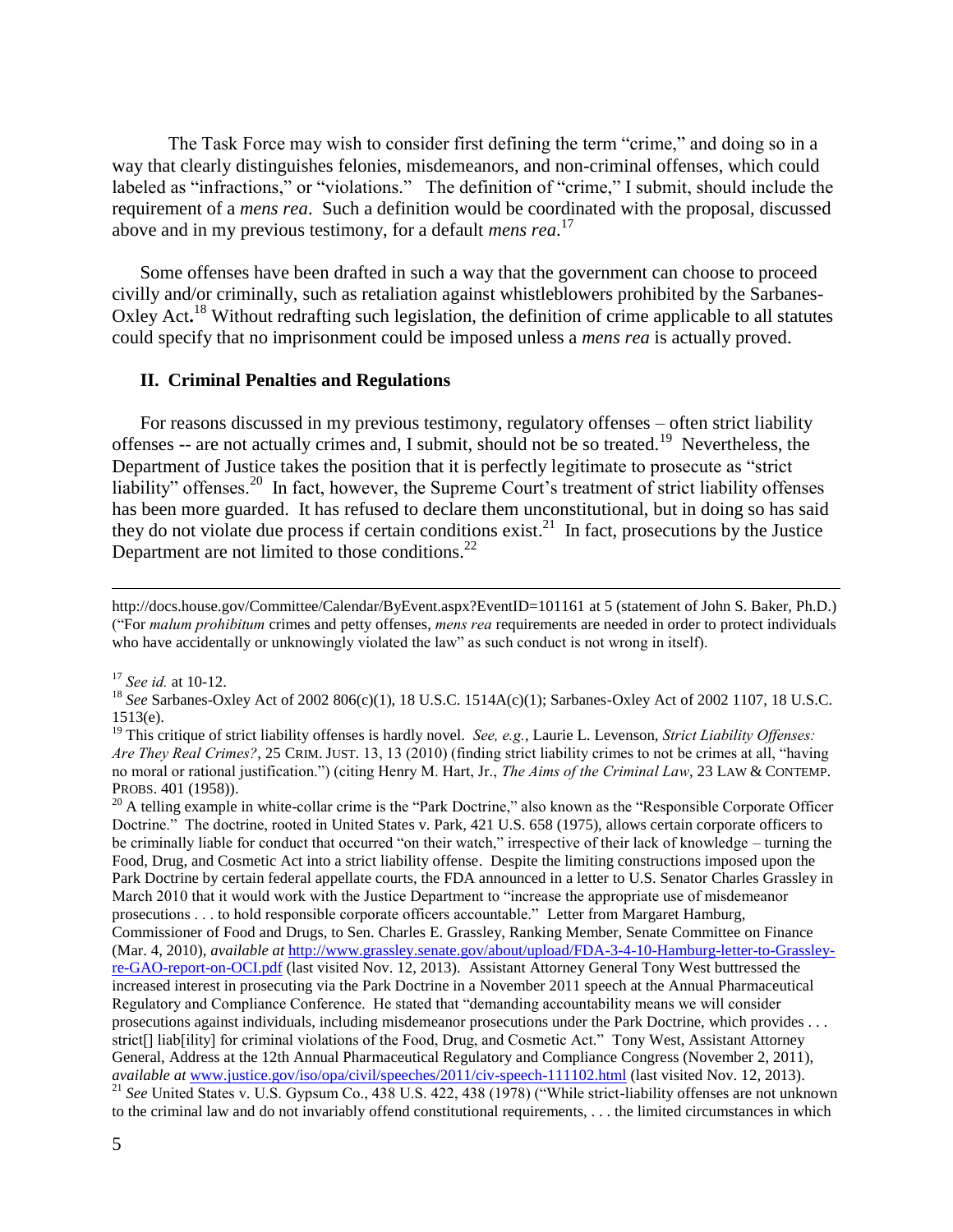This situation exists, in large part, because the Executive Branch has been allowed to define crimes by issuing regulations.<sup>23</sup> Such a practice is actually a violation of separation of powers. Unfortunately, at a time when it was not as concerned about separation of powers as it is currently, the Supreme Court upheld the practice.<sup>24</sup> That decision certainly flies in the face of Chief Justice Marshall's insistence in the *Wiltberger* case that legislating crime is strictly within the power of Congress. $^{25}$ 

Allowing the Executive Branch to both define a crime and then prosecute it presents the very danger that separation of powers was adopted to prevent. As James Madison wrote in Federalist #47, "there can be no liberty where the legislative and executive powers are united in the same person, or body of magistrates[.]"<sup>26</sup>

In order to guard against this very real threat to liberty, per *Wiltberger*, it is for Congress only to define a crime. But how can Congress address the current situation where countless regulatory offenses have been defined by Executive Branch agencies? Consistent with the approach mentioned above, Congress could specify in a definitional section placed in the General Provisions of Title 18 that regulatory offenses can be prosecuted and punished as crimes only if Congress has actually enacted legislation which defines the elements of the criminal offense.

#### **III.An Interlocutory Appeal for Novel Prosecution Theories**

 $\overline{a}$ 

Congress has created and this Court has recognized such offenses . . . attest to their generally disfavored status.") (internal citations omitted); *see also* Staples v. United States, 511 U.S. 600, 606 (1994) (presuming that, in the absence of a contrary legislative judgment, some *mens rea* is an element of the crime at issue); *id.* at 616-17 ("[T]he small penalties attached to [strict liability] offenses complemented the absence of a *mens rea* requirement: In a system that generally requires a 'vicious will' to establish a crime, . . . imposing severe punishments for offenses that require no mens rea would seem incongruous.") (quoting 4 William Blackstone, COMMENTARIES ON THE LAW OF ENGLAND \*21 (1769)); *cf.* Park, 421 U.S. at 666 (noting that Park's punishment was only a fine of \$50 for each of his five counts).

<sup>&</sup>lt;sup>22</sup> *See, e.g.*, Friedman v. Sebelius, 686 F.3d 813 (D.C. Cir. 2012). The D.C. Circuit upheld the Health and Human Services' decision to punish three executives who pleaded guilty to misdemeanor charges under the Park Doctrine by excluding them from federal health programs for 20 years. Given the age of the executives, this amounted to a lifetime ban from participation in the pharmaceutical industry. The court's majority rejected their due process challenge that characterized such a sentence as contrary to the requirement that severe punishments emanate from crimes requiring proof of a *mens rea*.

<sup>&</sup>lt;sup>23</sup> *See, e.g.*, Mens Rea: The Need for a Meaningful Intent Requirement in Federal Criminal Law: Hearing Before the Over-Criminalization Task Force of the H. Comm. on the Judiciary, July 19, 2013,

http://docs.house.gov/Committee/Calendar/ByEvent.aspx?EventID=101161 (statement of John S. Baker, Ph.D.) (discussing the authority possessed by the U.S. Department of the Interior to implement regulations defining the criminal conduct of the Migratory Bird Act); *see also* FDA, Inspections, Compliance, Enforcement, and Criminal Investigations: Special Procedures and Considerations for Park Doctrine Prosecutions § 6-5-3, *available at*  http://www.fda.gov/ICECI/ComplianceManuals/RegulatoryProceduresManual/ucm176738.htm#SUB6-5-3 (defining criteria for recommendation of criminal prosecution under the Park Doctrine).

<sup>&</sup>lt;sup>24</sup> See Touby v. United States, 500 U.S. 160, 166-67 (1991) (rejecting the argument that "greater congressional specificity [to administrative agencies that could contemplate criminal sanctions in their regulations] is required in the criminal context" based on that argument not being established in post-New Deal case law).

<sup>&</sup>lt;sup>25</sup> United States v. Wiltberger, 18 U.S. 5 Wheat 76, 95 (1820).

<sup>&</sup>lt;sup>26</sup> THE FEDERALIST No. 47, at 303 (Clinton Rossiter ed., 1961).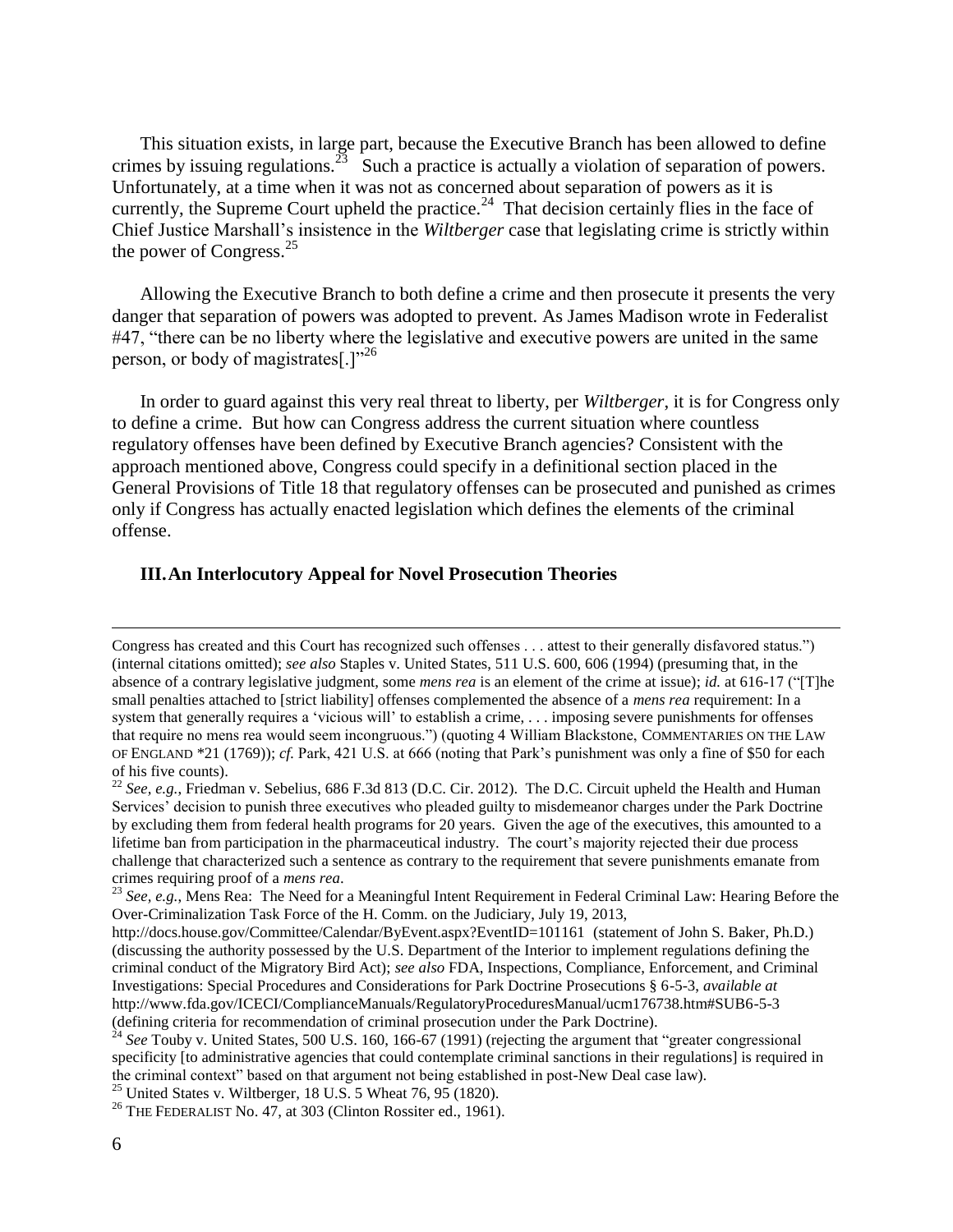As previously discussed, so many federal crimes are broadly and ambiguously defined. The proposed rule of strict construction could do much to rectify the problem. An additional measure, however, would likely make such a rule of construction more effective. In the first and most important instance, the federal district judge will be the one to apply the rule of strict construction. Congress could enact such a rule and some district judges might neutralize it. A natural response might be that appellate courts would correct misapplications by district judges. In fact, however, appellate courts have relatively few opportunities to do so.

No matter what president appointed them, federal district judges have one thing in common: they do not like to be reversed. As a result, some number of them will decide issues in ways that procedurally will avoid reversal. In federal criminal prosecutions, pretrial motions by defendants often pose purely legal issues which might end the prosecution. If a district judge rules for the defendant, the Government can appeal and might win a reversal. If the district judge rules for the Government, the chances are very high that the defendant will end up pleading guilty – if for no other reason than that he or she cannot afford the expense of trial. After a plea, unless the defendant has been able to preserve the legal issue for appeal, the matter is ended and the judge will not be reversed.

This reality emboldens federal prosecutors to "push the envelope" by inventing novel theories to prosecute ambiguously worded statutes. Federal prosecutors have often done so with their favorite statutes, the mail and wire fraud statutes. Prosecutors are especially fond of the mail and wire fraud statutes because they are so malleable.<sup>27</sup> That malleability means that, as applied, the statutes fail to give adequate notice of what business practices are and are not criminal. That situation can deter legitimate and ethical risk-taking. If federal prosecutors think that certain types of conduct are unethical and therefore should be criminalized, then the appropriate course is to bring the issue up for legislative debate both as to the merits of criminalizing the conduct and also as to whether Congress has the constitutional authority to do so. Instead, for decades, federal prosecutors have been using the mail and wire fraud statutes, as well as other statutes, retroactively to legislate what they consider to be unethical conduct and therefore  $-$  in their minds  $-$  criminal.<sup>28</sup>

The Supreme Court has often rejected the Justice Department's theories used to prosecute for mail and wire fraud.<sup>29</sup> Nevertheless, the Justice Department has largely prevailed in the lower courts. The district courts, ever looking to avoid reversal, rarely rule against the Government on substantive law issues. As a result, the government achieves a very high level of guilty pleas as defendants weigh the exorbitant costs of a federal trial and the potentially increased sentences for exercising their right to a jury trial against the lower sentences offered by plea deals. A clearer definition of fraud and other crimes would be the best approach. In the absence of narrowed

<sup>28</sup> *See* Mike Koehler, *Foreign Corrupt Practices Act Enforcement as Seen Through Wal-Mart's Potential Exposure*, 7 White Collar Crim. Rep. 19 (Sept. 21, 2012) *available at* 

 $\overline{a}$ 

<sup>27</sup> *See* Jed S. Rakoff, *The Federal Mail Fraud Statute* (Part I), 18 Duq. L. Rev. 771, 771-72 (1980); *see also* Geraldine Szott Moohr, *Mail Fraud Meets Criminal Theory*, 67 U. Cin. L. Rev. 1, 1 (1998-1999).

[http://papers.ssrn.com/sol3/papers.cfm?abstract\\_id=2145678](http://papers.ssrn.com/sol3/papers.cfm?abstract_id=2145678) (explaining, in the context of the Foreign Corrupt Practices Act, how prosecutors use non-prosecution and deferred prosecution agreements to pursue conduct that, based on congressional intent, is not actually criminalized by the statute).

<sup>&</sup>lt;sup>29</sup> See McNally v. United States, 483 U.S. 350 (1987); Cleveland v. United States, 531 U.S. 12 (2000); Skilling v. United States, 130 S. Ct. 2896 (2010).